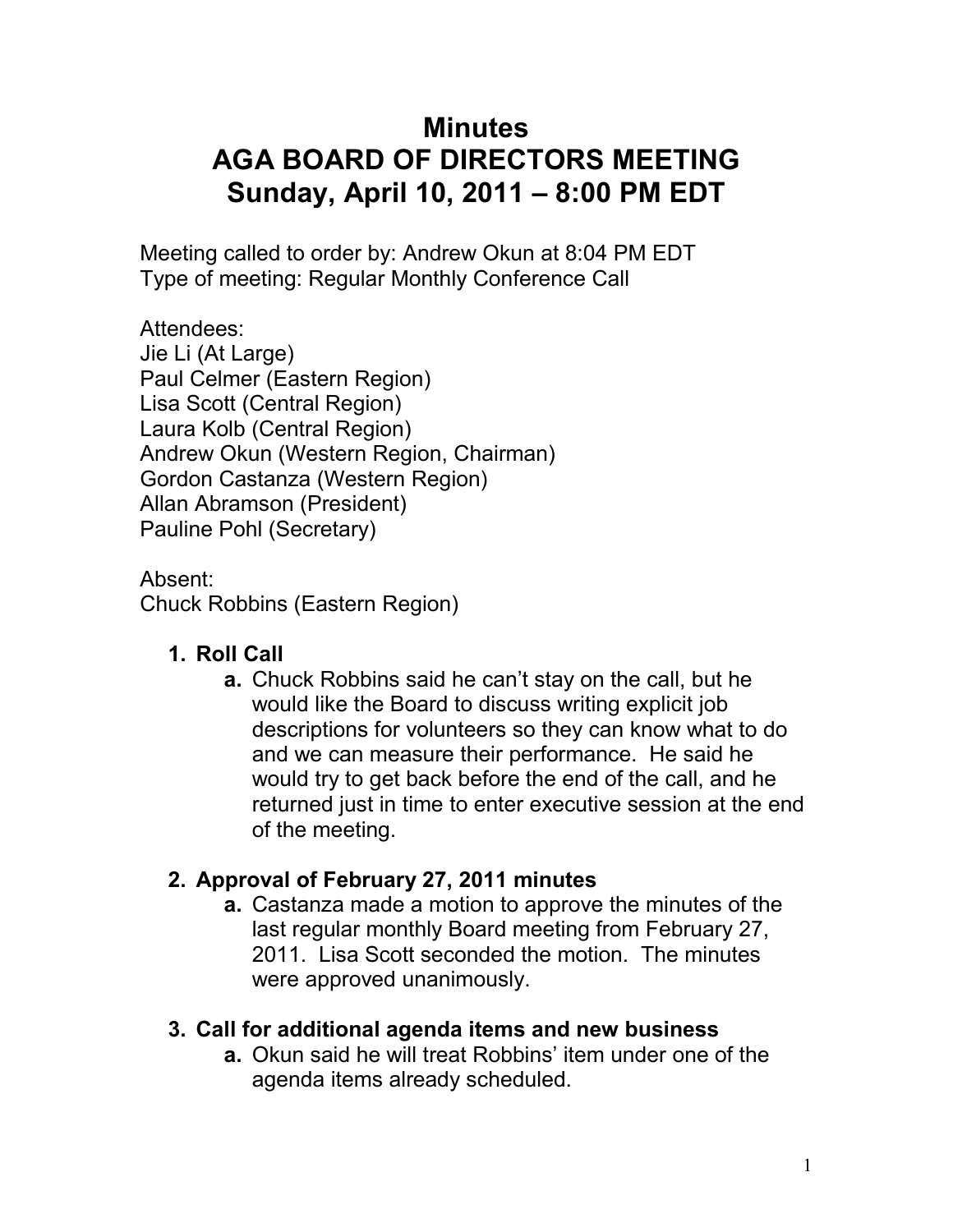- **b.** Okun said we will discuss the issue of certification of American professionals under new business.
- **c.** Abramson said he would like to discuss Thomas Hsiang's idea that we collect tax on overseas winners to add to the AGA budget.
- **d.** Scott said she would like to make sure that we follow up on all of the unresolved issues from last meeting, including a demonstration of the membership database and the volunteer coordinator position.

# **4. President's Report**

## **a. Information item: Budget Status**

- **i.** Abramson said he got a new report from the Treasurer, and noted membership renewals are behind anticipated levels. He is talking to Chris Garlock about starting a new promotion to help us catch up on membership income which should get us back on track.
- **ii.** The next budget update is scheduled for mid April, and Abramson will forward it to the Board and send a draft of next year's budget shortly after.

#### **b. Information item: By-laws**

**i.** Abramson said there are two versions of the by-laws on the website and he wants to make sure everyone is using the same ones.

#### **c. Discussion YKNOT survey**

- **i.** Abramson reported the results of a survey he conducted among participants of the YKNOT tournament to decide what changes need to be made to future internet tournaments.
- **ii.** Several players dropped out of the tournament. Most dropped out because they had no chance of winning a prize. This might be prevented by having a double elimination, where after two losses the player is out of the tournament.
- **iii.** Others dropped out because of scheduling conflicts. The tournament was held on a particularly busy weekend for students. Scott suggested a system she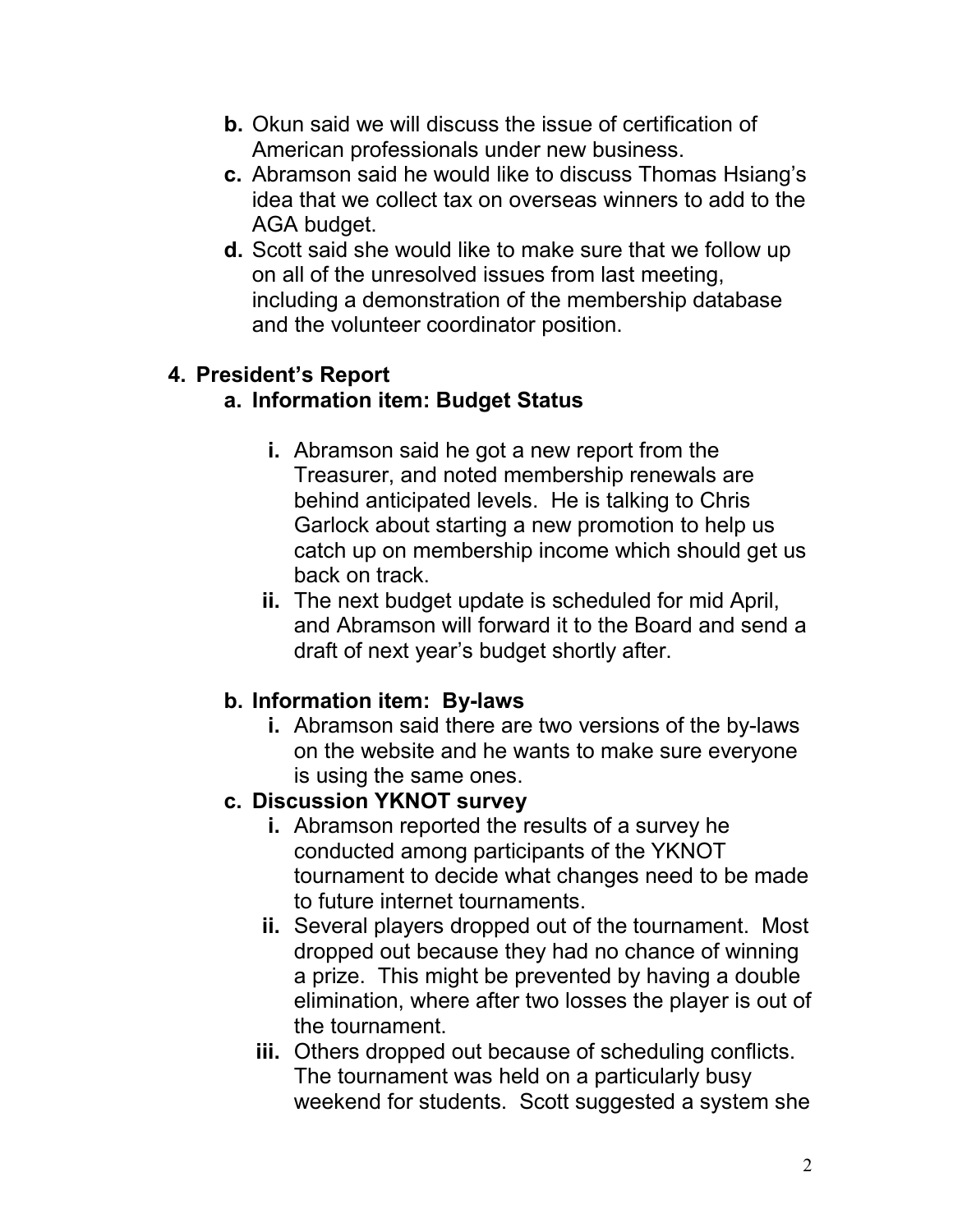uses when running the Women's tournament at the Congress. She requires the players to play at a set time unless both players agree to play at a different time.

- **iv.** A large number of players did not want to use the webcam, saying if the tournament is unrated why bother? Abramson said the reason for the webcam rule was that there was significant prize money for the winners.
- **v.** Some players said they would prefer if the games were rated. Abramson said that we intend to have an online rating, separate from face-to-face ratings. Scott asked when online ratings would be initiated, and he said it would probably happen right after the new membership database is fully operational.
- **vi.** One of the biggest complaints was that there were not enough on-line tournament directors. People were expected to e-mail questions rather than get immediate answers. Players were unhappy with that.

#### **5. Old Business**

#### **a. Form 990 Update (if needed)**

**i.** To be discussed in executive session.

#### **6. New Business**

#### **a. American Professional Certification**

- **i.** Celmer said that there are some strong American players who would like and who deserve special recognition so they could be considered a teaching professional and so they can be included in the group of invited guests to the Congress.
- **ii.** Jie Li said he didn't know whether the existing professionals would be in favor of such a thing.
- **iii.** Abramson said he has discussed the idea with some professionals including Yi-lun Yang who said he would be willing to help come up with a plan. Okun asked how many professionals we would certify per year.
- **iv.** Celmer said he would like to start with one per year.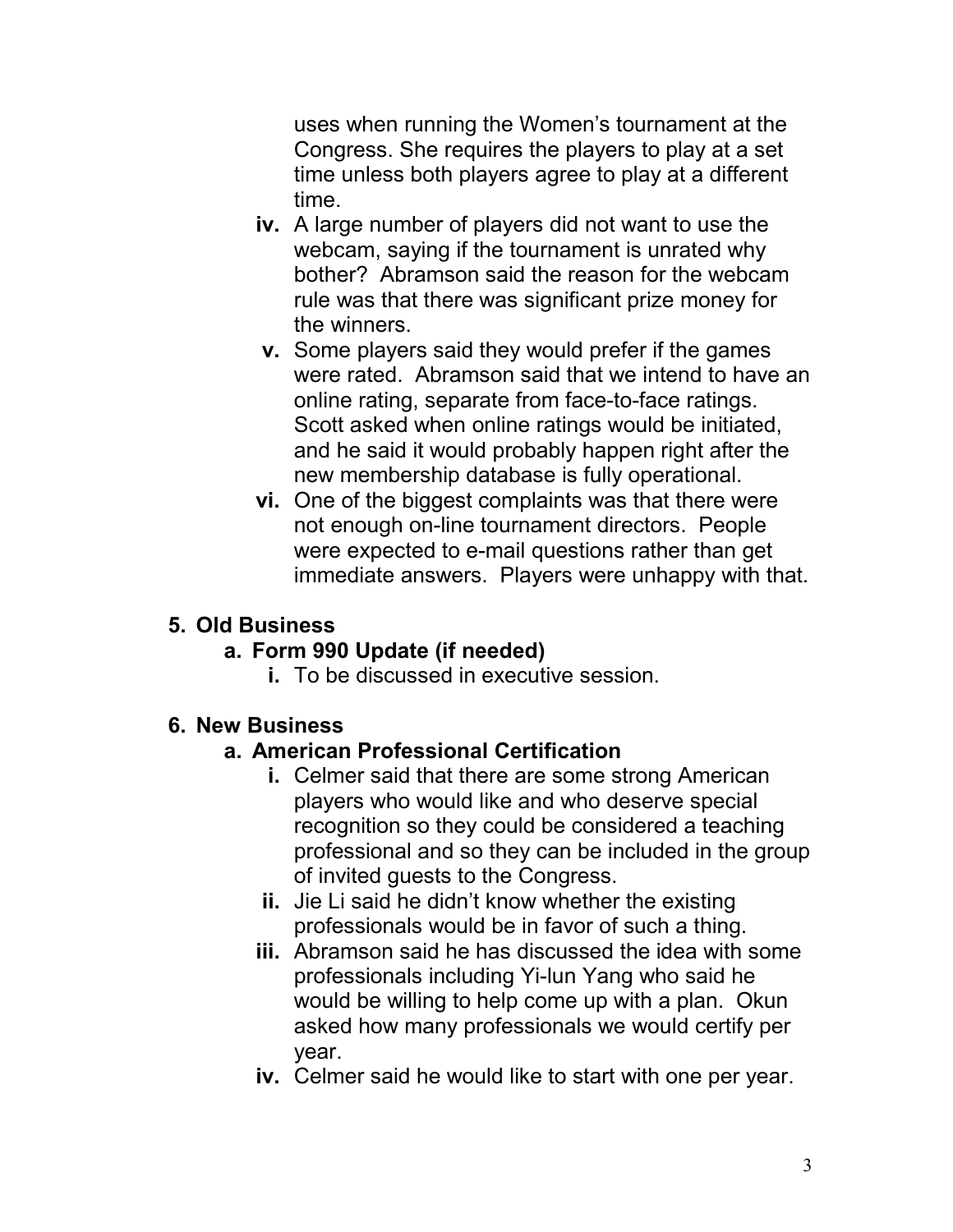- **v.** Abramson said first we need to find a strong player who has the ability to work with people of various cultures to work on the project. Okun asked if one volunteer is enough and Abramson said he doesn't want a big committee, but if there are one or two volunteers who are willing to work on the idea, that would be best.
- **vi.** Jie Li said he thinks some strong players would be willing to work on it, and that the plan should be presented to some pros for their comments.

#### **b. Thomas Hsiang's idea about taxing overseas winnings**

- **i.** There are some upcoming tournaments with substantial winnings coming out of Asia over the next year or two. The AGA goes through a lot of effort to come up with ratings and a selection process, and it would be reasonable to ask for a 20% tax to the AGA to compensate us for the efforts.
- **ii.** Abramson said this is a perfect idea to send to the policy and governance committee. Scott asked who currently makes up the committee. Abramson said there isn't currently a chairman, but there are some members with good experience to draw upon. He will seek a leader now that there is an issue to consider.
- **iii.** Abramson asked whether the Board agrees with his plan. All Board members support his effort.
- **iv.** Jie Li said the amount of prize money varies according to several variables such as the economy and the exchange rate. It is difficult to decide the amount of money to expect.
- **v.** Abramson said that Hsiang is talking about a percentage, so the actual amount wouldn't matter, but if the winning are a couple of hundred dollars it wouldn't be right to pursue a tax, but there should be a threshold above which the AGA takes a percentage.

#### **c. Volunteer coordinator**

**i.** Scott said she wants to make sure members are aware of our new volunteer coordinator. Abramson said he will start a round of publicity.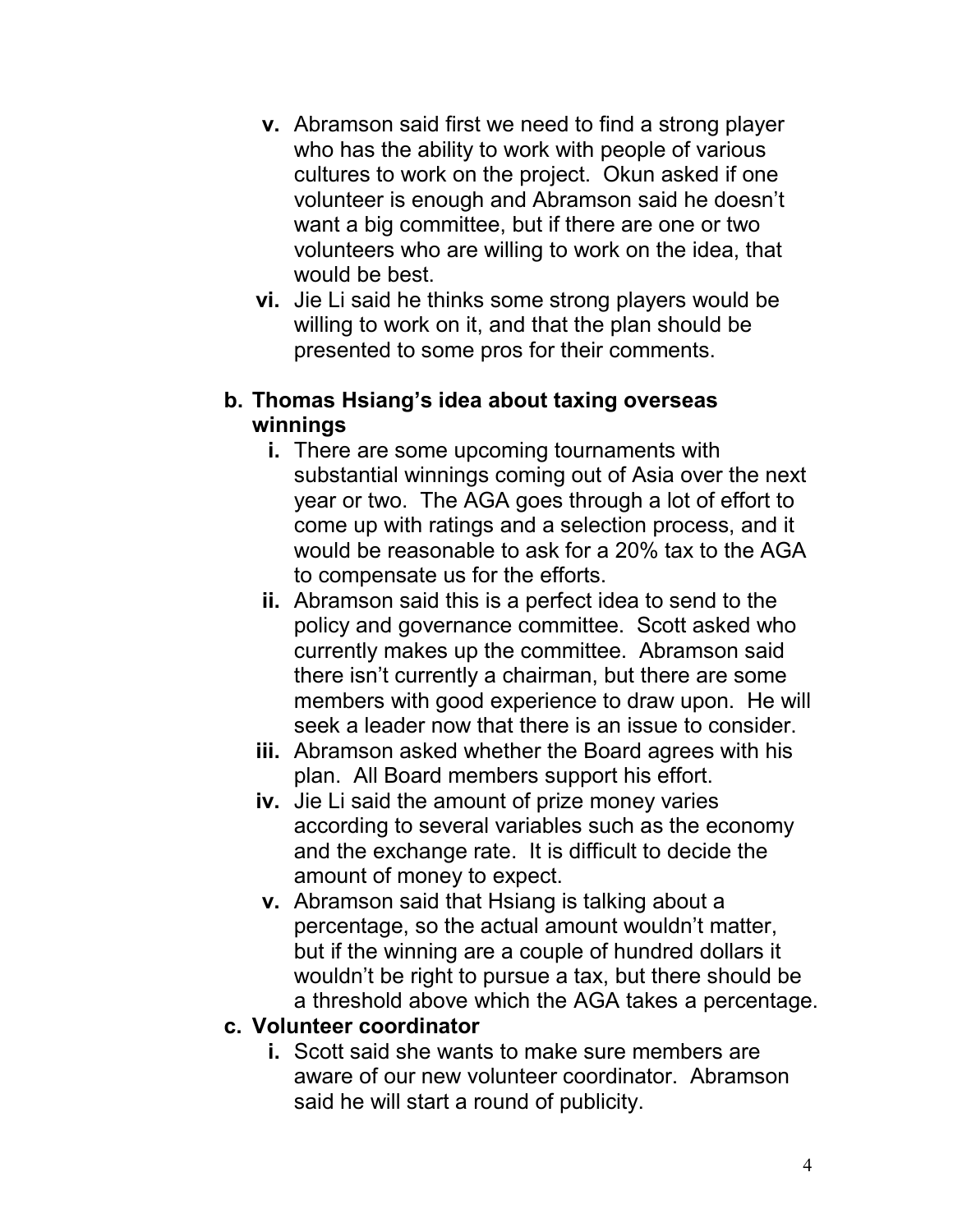#### **7. Establish time and date of next meeting**

**a.** The next regular monthly Board meeting will be Sunday, May 22, 2011 at 8:00 EDT.

## **8. Executive session**

- **a.** A motion to go into executive session to discuss personnel matters was made by Scott.
- **b.** Castanza said that before moving into executive session to discuss a personnel matter, the person being discussed needs to be contacted and given the option of having the discussion in open session.
- **c.** Okun said the rule seems too restrictive, because if you are considering several candidates for a position, you may say pluses and minuses of each candidate that you probably wouldn't want on the record, and asking multiple people whether to go into executive session or open session is too cumbersome.
- **d.** Castanza said the by-laws are clear that the person needs to be contacted to ask if they would prefer the session to be open. Okun asked if we could instead go into executive session to discuss filling a high level position in the organization.
- **e.** Castanza said if the position is currently filled, you are talking about a certain individual and they need to be contacted first.
- **f.** Abramson said in his version of the by-laws there is a provision for removing individuals from positions for reason of performance. Castanza said his version is clear that you need to contact the person before discussing them.
- **g.** Castanza made a motion to table the motion to enter executive session until the next meeting.
- **h.** Celmer seconded the motion to table the subject until the next meeting. There was a vote on whether to table the motion: Jie Li no, Paul Celmer yes, Chuck Robbins abstain, Lisa Scott no, Laura Kolb abstain, Andrew Okun, yes, Gordon Castanza yes
- **i.** The motion was tabled until the next meeting.